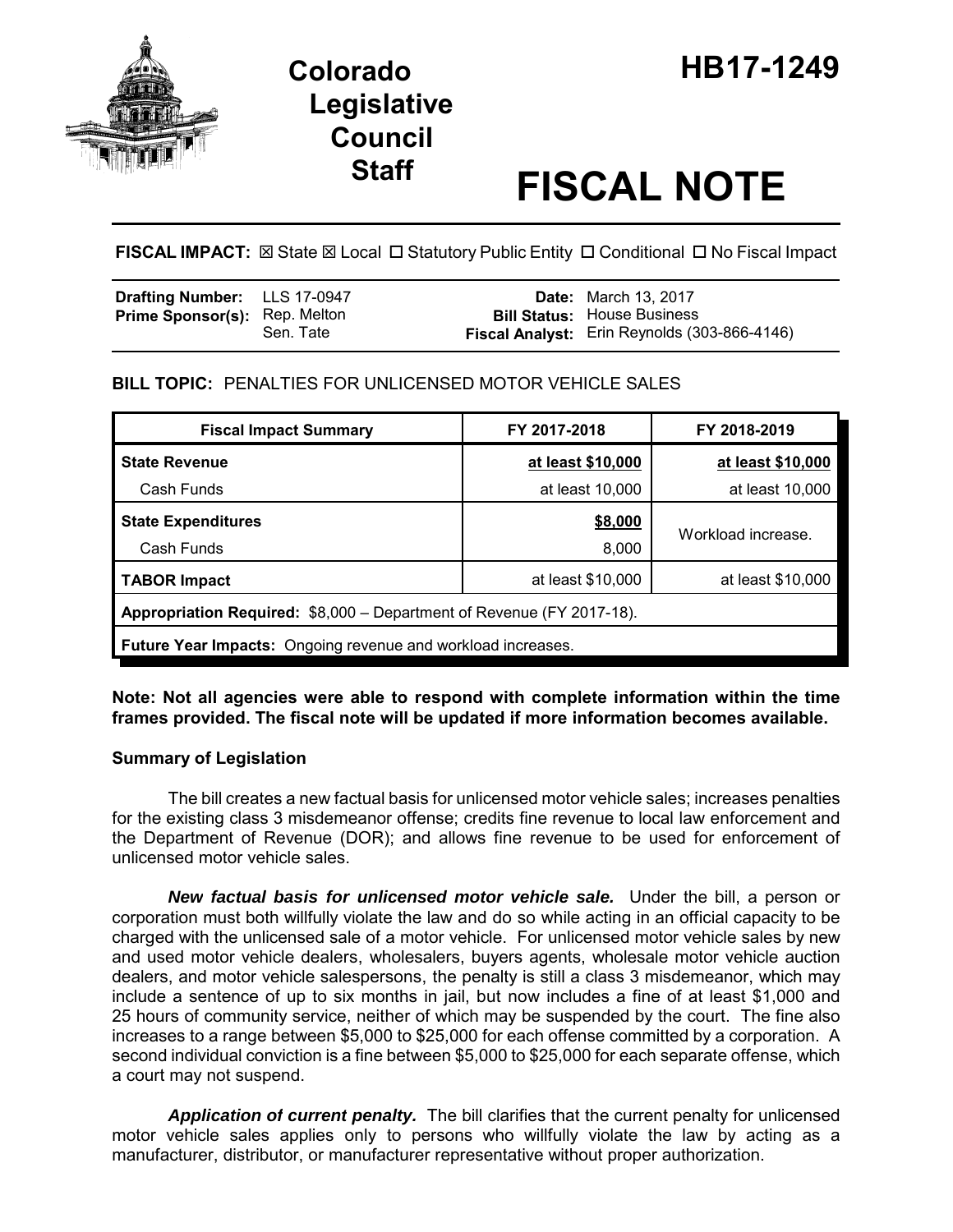March 13, 2017

*Fine revenue.* Fines for unlicensed automobile sales are awarded half to the law enforcement agency that issued the citation and half to the Auto Dealers License Fund in the Department of Revenue (DOR). Under the bill, this fine revenue is to be used for enforcement of unlicensed motor vehicle sales.

#### **Background**

*Current penalties.* Currently, the penalty for individuals convicted for the unlicensed sale of a motor vehicle is a class 3 misdemeanor with a fine ranging between \$100 to \$1,000, up to six months in jail, or both. The fine increases to \$2,500 for a second conviction. The penalty for a corporate violation is set between \$500 to \$2,500 per offense.

*Motor Vehicle Dealer Board.* The Colorado Motor Vehicle Dealer Board processes and reviews license applications for entities and individuals selling motor vehicles. The board also generally enforces the laws regarding licensees, including holding hearings, ordering corrective actions, and resolving consumer complaints. The board does not have jurisdiction over private parties who are not licensees.

*Automobile Industry Division.* The Automobile Industry Division in DOR employs criminal investigators to review and evaluate consumer complaints against licensees. Additionally, these criminal investigators have limited peace officer authority, enabling them to write criminal summonses (citing persons into county court) for unlicensed motor vehicle sales activities, which are then adjudicated in county court.

#### **Comparable Crime**

Legislative Council Staff is required to include certain information in the fiscal note for any bill that creates a new crime, changes the classification of an existing crime, or changes an element of the existing crime that creates a new factual basis for the offense. This bill creates a new factual basis for the crime of unlicensed motor vehicle sales. From January 2014 through January 2017, there were 52 convictions for unlicensed automobile dealers. Of these convictions, all involved males, and the minority status of the criminals was 41 Caucasian, 3 African-American, 7 Hispanic, and 1 for which no race information was available. Of the 52 cases, 26 entered a guilty plea, and the total fee assessment for these cases was approximately \$12,000. Based on the prevalence of this crime, the fiscal note assumes that fines from ongoing convictions will generate additional state and local revenue.

#### **State Revenue**

Beginning in FY 2017-18, this bill is anticipated to increase state cash fund revenue.

*Criminal fines.* This bill is anticipated to increase state cash fund revenue from fines. Under the bill, half of the fine penalty for unlicensed motor vehicles sales is credited to the Auto Dealers License Fund in DOR and half to the law enforcement agency that investigated and issued the citation. The new minimum fine penalty is \$1,000 for an individual, which may not be waived by the court. The fine is also increased to between \$5,000 to \$25,000 for corporate offenses. In the past three years, there has been an average of 17 convictions per year, as discussed in the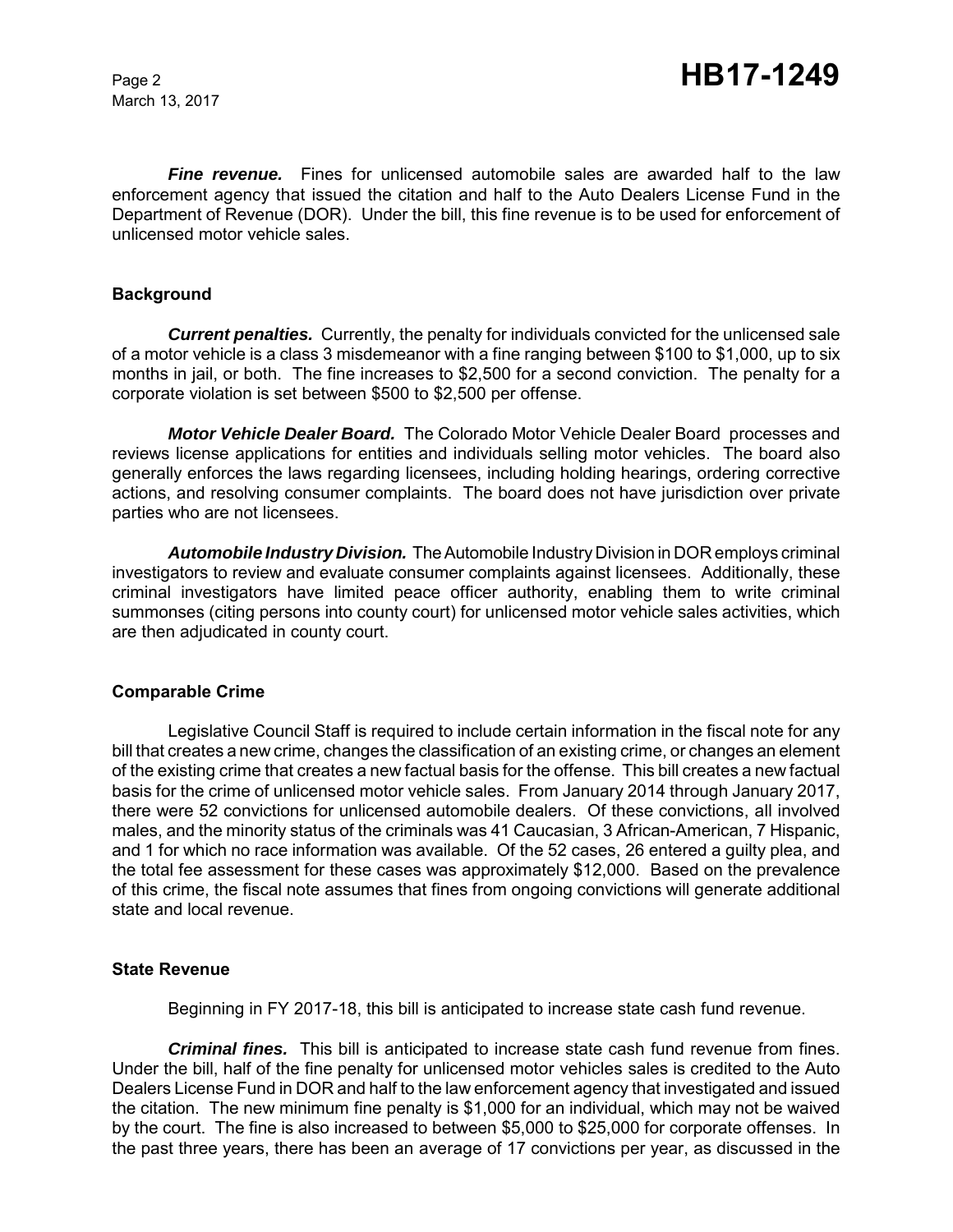March 13, 2017

Comparable Crime section. The fiscal note assumes that the increased fines, the inability for a court to waive certain fines, and the possibility of new convictions due to new investigation resources available to DOR and law enforcement will create an overall increase in the fine revenue collected. At a minimum, the fiscal note assumes that this amount will be at least \$10,000 per year beginning in FY 2017-18. Since \$500 is typically collected in fine revenue, this amount represents an additional \$500 per conviction, plus at least one corporate offense, of which half is credited to the DOR and the other half to local law enforcement.

*Court and administrative fees.* This bill will also increase state fee revenue each year to the General Fund and various cash funds. Fees are imposed for a variety of court-related costs, which vary based on the offense and the type of court. Some fee revenue is shared with local governments; please refer to the Local Government Impact section for additional information. Persons who are sentenced to perform community service are generally sentenced to probation, for which there is a fee of \$50 per offender, per month.

#### **TABOR Impact**

This bill increases state cash fund revenue from fines and fees, which will increase the amount of money required to be refunded under TABOR for FY 2017-18 and FY 2018-19. TABOR refunds are paid out of the General Fund. Since the bill increases the TABOR refund obligation without a corresponding change in General Fund revenue, the amount of money available in the General Fund for the budget will decrease by an identical amount.

#### **State Expenditures**

The bill will increase one-time state cash fund expenditures in DOR by \$8,000 in FY 2017-18 from the Auto Dealers License Fund. It will also increase workload in DOR and in the Judicial Department.

*Department of Revenue.* DOR will have one-time computer programming costs to modify the Colorado Integrated Tax Architecture system in GenTax. Changes are programmed by the vendor at a rate of \$200 per hour. The changes in this bill are expected to increase Auto Dealers License Fund expenditures by \$8,000, representing 40 hours of programming in FY 2017-18. All GenTax programming changes are tested by DOR staff. The DOR can perform the testing required in this bill within existing appropriations.

In addition, workload for the Motor Vehicle Dealer Board and the Automobile Industry Division in DOR may increase to the extent that resources from the increased fine penalty revenue allows these entities to investigate additional complaints. Both entities will also be required to update materials to reflect the new minimum penalties, which can be accomplished within existing appropriations.

*Judicial Department.* Workload is expected to increase in the Judicial Department. The bill potentially creates increased resources for unlicensed automobile sales investigations, which may increase the number of filings in the trial courts. It may also increase contempt hearings, due to bill's community service requirement. If additional people are sentenced to probation, workload for probation services may also increase. The fiscal note assumes these workload impacts can be accomplished with existing appropriations for the Judicial Department.